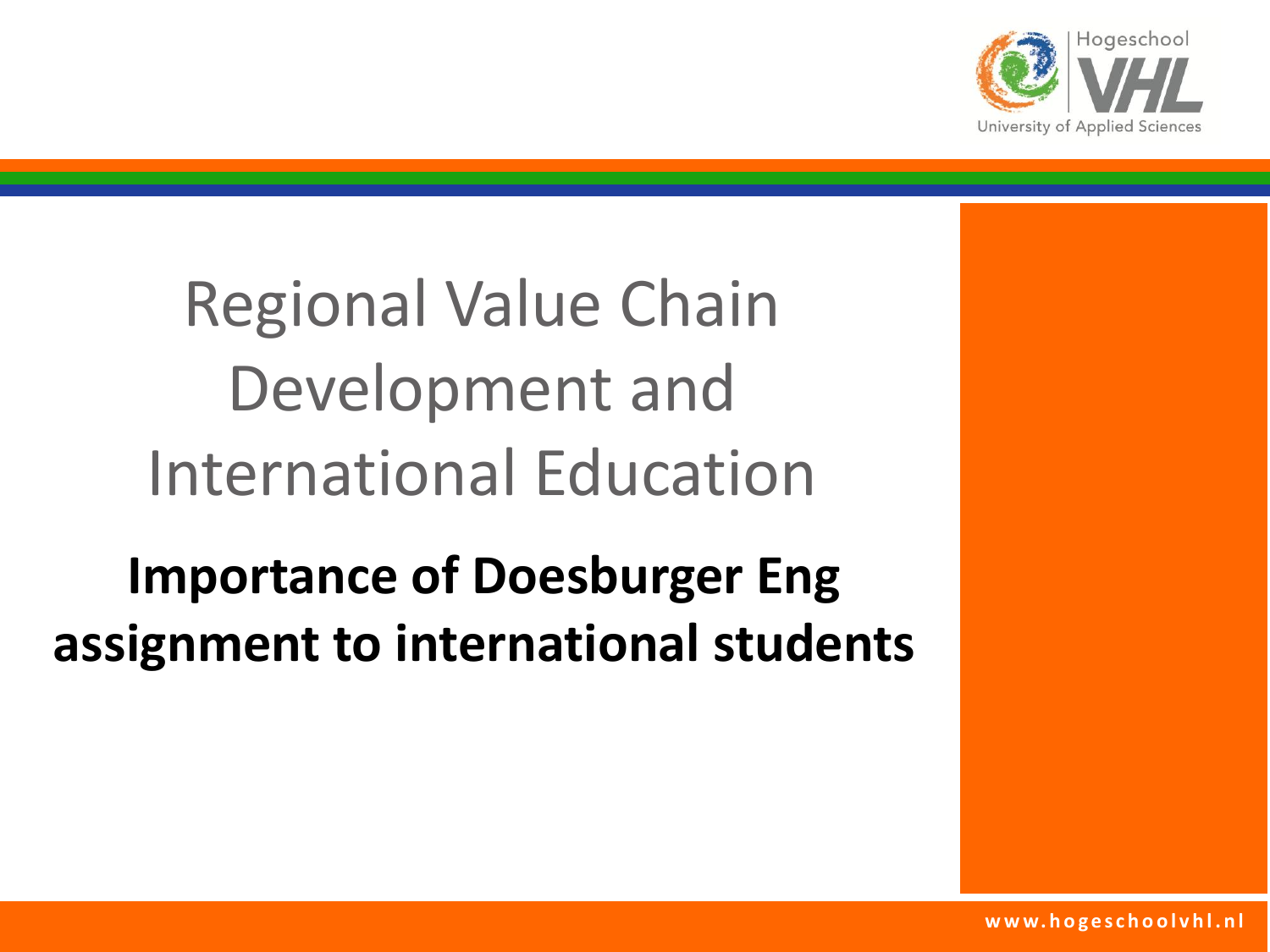## **Importance in learning trajectory**



- Hands-on learning in chain appraisal
- **Example 20 Acquiring competence in developing** chains of local products

- Experience the given limited time
- Practise the applicability of concepts and techniques or tools

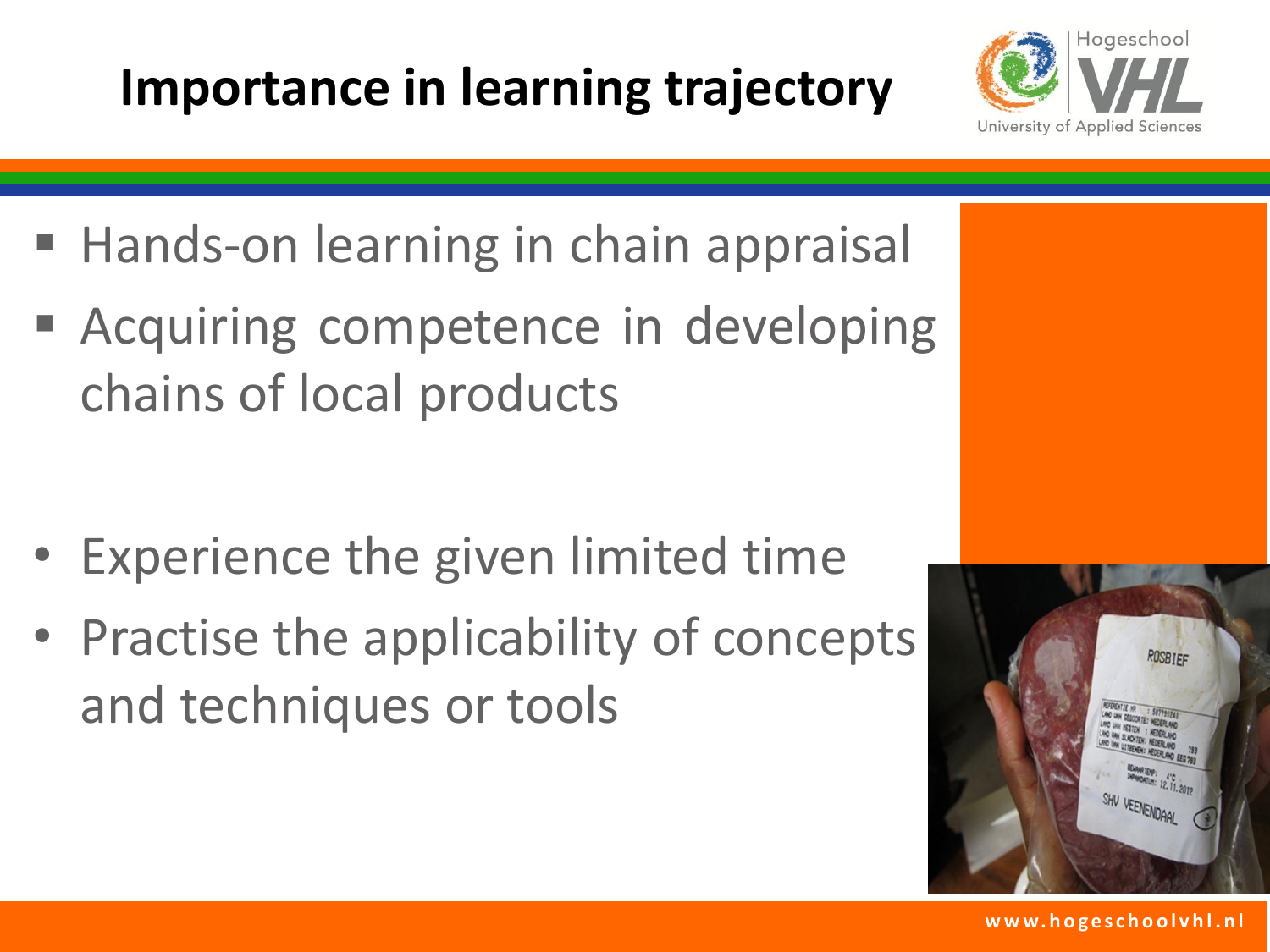#### **To be trained as chain facilitator**



- Since most of us are dealing with farmers
- We learned in practise to identify roles and views of different actors: farmers, private sector and supporting organisations
- And how to **link** them

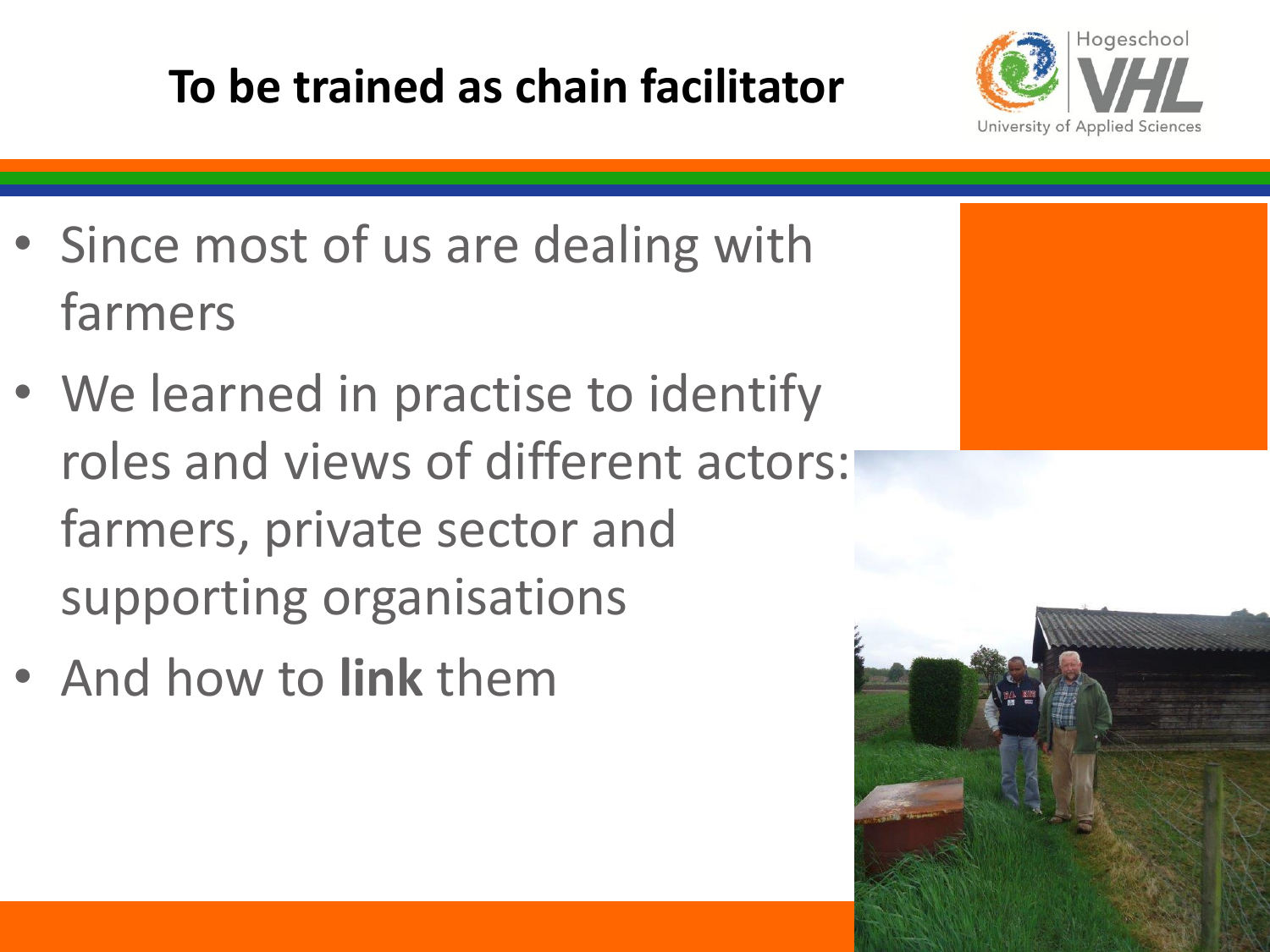## **To be trained for thesis research**



- Most of chain concepts used in this assignment were applied in thesis
- Experience in processing, analysis and discussing interview data
- Confidence in using chain research tools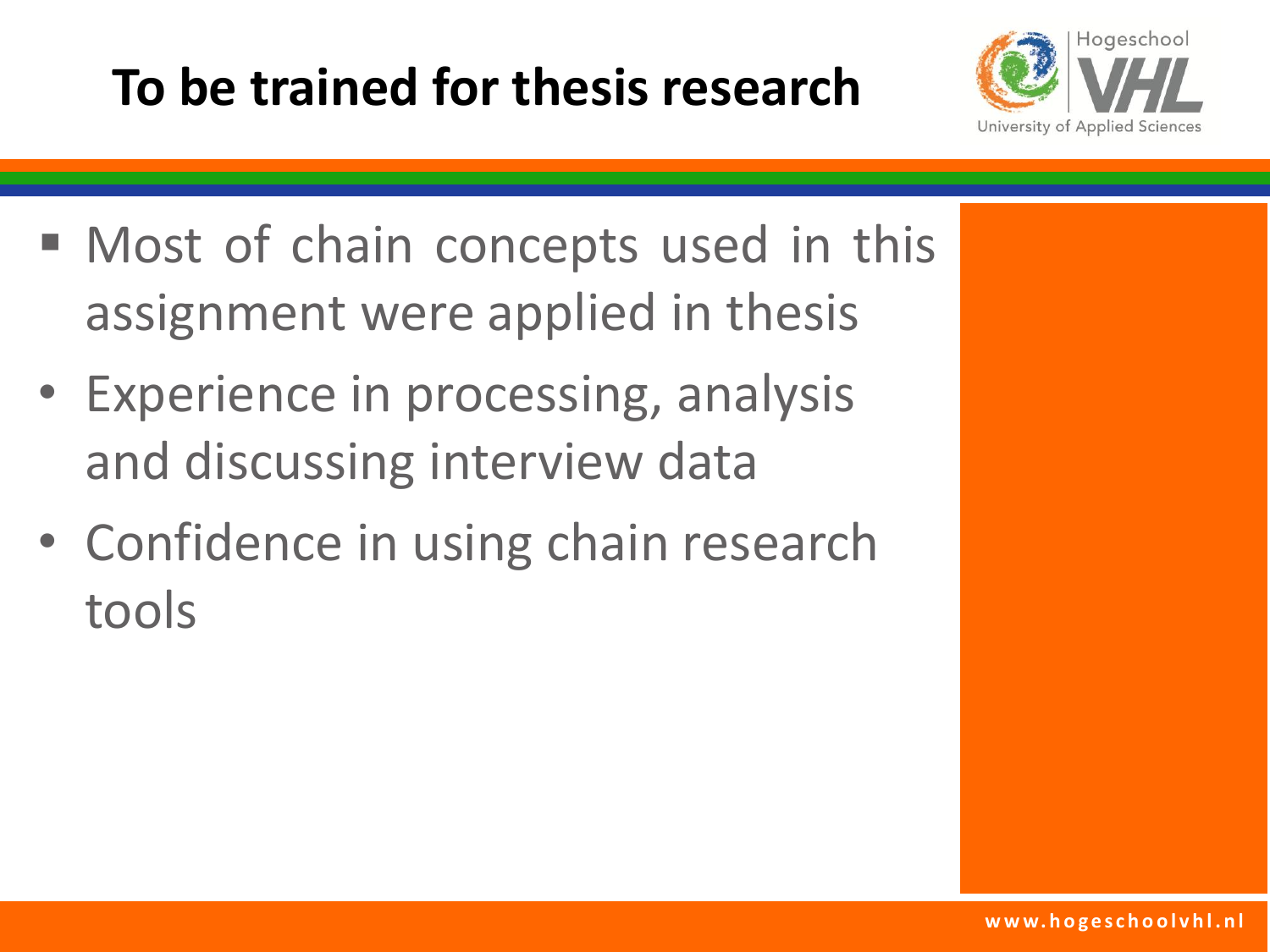### **Ethical dilemma: Reliability of the collected data**



## **Triangulation of team**

only outsiders in learning trajectory

# **Triangulation of tools**

- Mostly based on interviews
- **Focused group discussions were not** conducted

# **Triangulation of informants**

■ Not easy to interview all stakeholders in a short time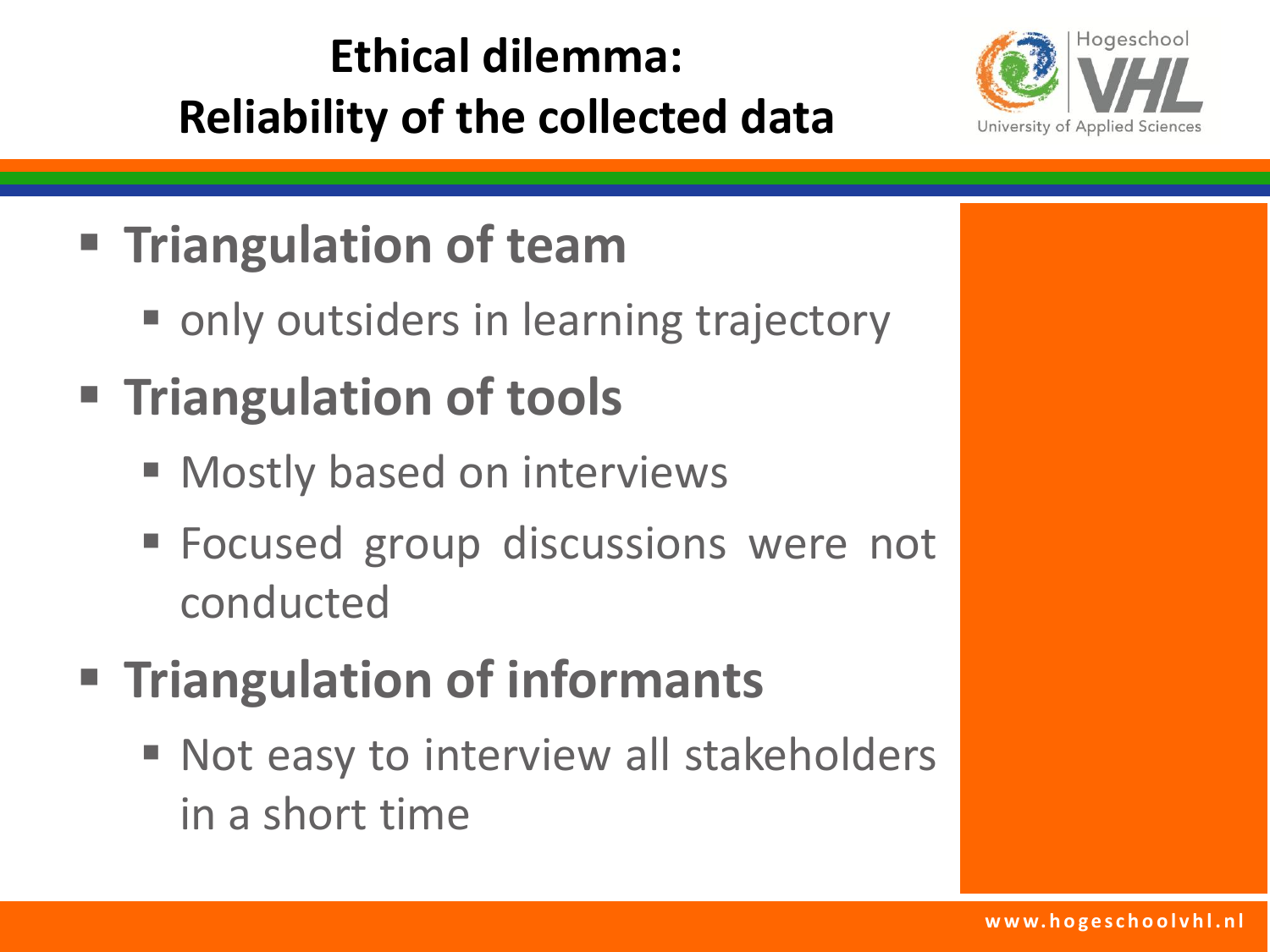### **Applicability in our countries**



#### **Case of the Philippines**